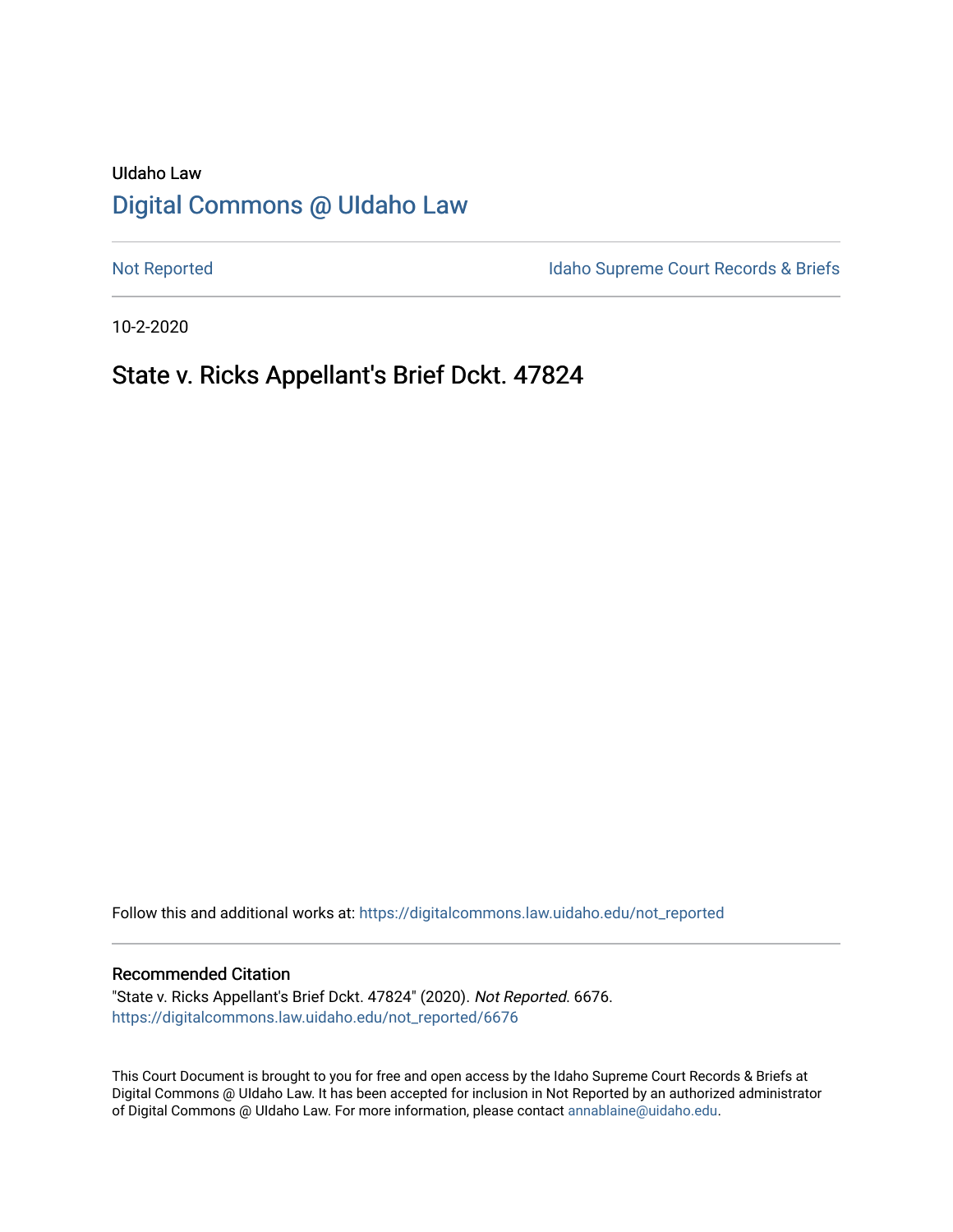Electronically Filed 10/2/2020 11 :04 AM Idaho Supreme Court Melanie Gagnepain, Clerk of the Court By: Brad Thies, Deputy Clerk

ERIC D. FREDERICKSEN State Appellate Public Defender I.S.B. #6555

JACOB L. WESTERFIELD Deputy State Appellate Public Defender I.S.B. #9841 322 E. Front Street, Suite 570 Boise, Idaho 83702 Phone: (208) 334-2712 Fax: (208) 334-2985 E-mail: documents@sapd.state.id. us

## IN THE SUPREME COURT OF THE STATE OF IDAHO

| STATE OF IDAHO,             |                                            |
|-----------------------------|--------------------------------------------|
| Plaintiff-Respondent,       | NO. 47824-2020                             |
| v.                          | <b>BANNOCK COUNTY NO.</b><br>CR-2015-13699 |
| <b>JESSICA MARIE RICKS,</b> |                                            |
| Defendant-Appellant.        | <b>APPELLANT'S BRIEF</b>                   |

# STATEMENT OF THE CASE

## Nature of the Case

Jessica Ricks was on probation when the State filed a motion to revoke probation. After she entered admissions to violating her probation, the district court revoked Ms. Ricks's probation and executed her underlying sentence. The district court subsequently denied Ms. Ricks's motion to reduce her sentence. Ms. Ricks appeals, and she argues the district court abused its discretion by denying her motion to reduce her sentence.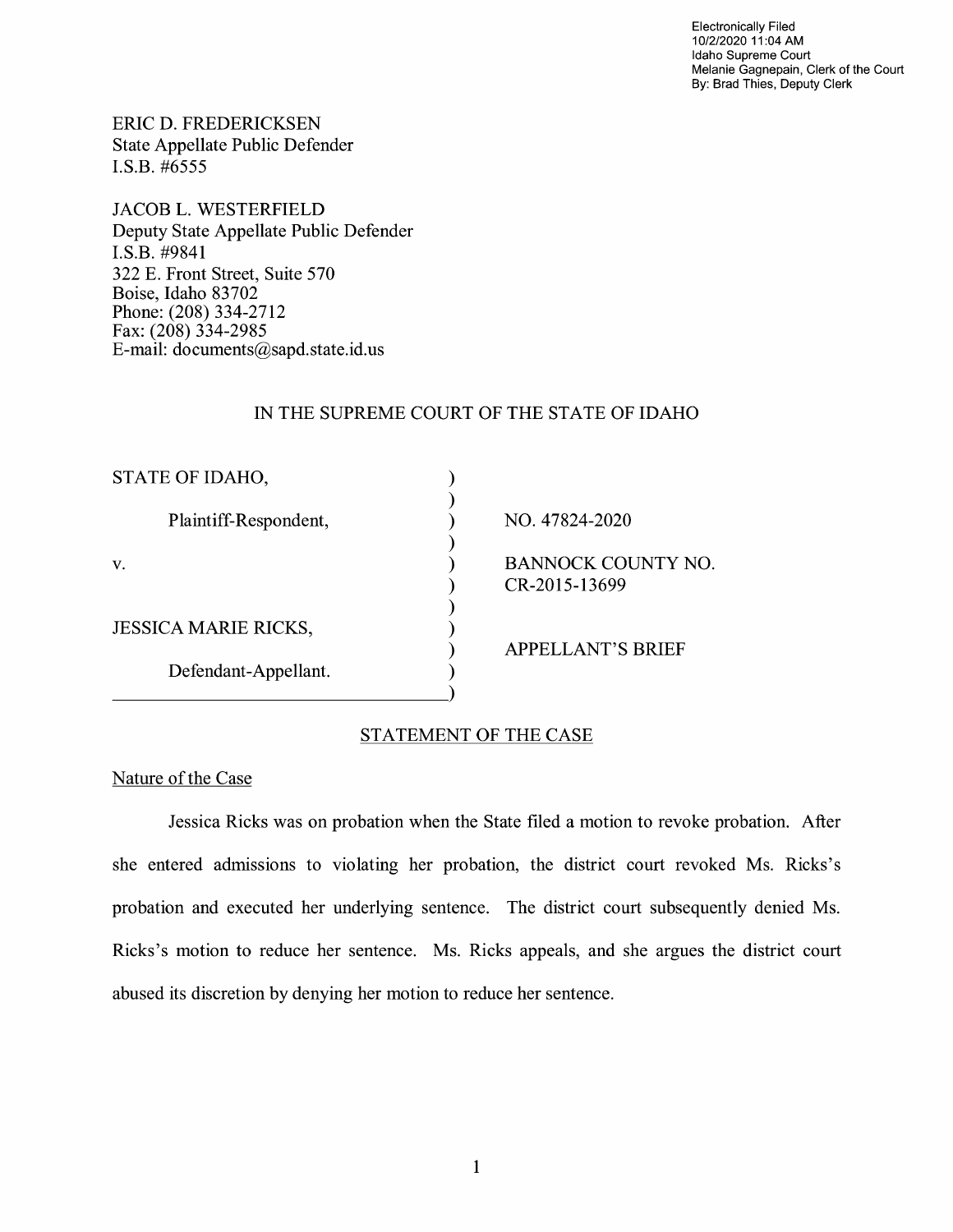### Statement of Facts and Course of Proceedings

In September 2015, a criminal complaint was filed alleging that Ms. Ricks committed the crime of possession of a controlled substance (methamphetamine). (R., pp.21-22.) Ms. Ricks pled guilty to this offense. (R., pp.103-12.) Ms. Ricks was sentenced to four years, with two years fixed, and the district court retained jurisdiction (a "rider"). (R., pp.128-31.) In March 2017, Ms. Ricks was placed onto probation for four years following the successful completion of her rider. (Aug. R., pp.1-9.)

In June 2018, a Special Progress Report and Bench Warrant Request was filed with the district court indicating that Ms. Ricks had failed to report for appointments, tested positive for methamphetamine, and failed to report her new address after being evicted. (R., p.133.) However, the warrant request filed with the district court stated that it was for the purpose of allowing a probation officer to meet with Ms. Ricks to work on a Performance Action Plan that would focus on improvement and assisting Ms. Ricks in being successful on probation. (R., p.133.) Ms. Ricks was arrested on that warrant in July 2018, and the district court entered an Order of Commitment with the special instruction that she was to be released at the discretion of her probation officer. (R., pp.136-37.)

In September 2019, a Motion to Find Probation Violation and a Report of Probation Violation were filed with the district court. (R., pp.146-52.) In the Report of Probation Violation, Ms. Ricks was alleged to have violated her probation by: (1) providing a written admission to having used marijuana and methamphetamine; (2) failing to report for her random urinalysis testing after July 18, 2019; (3) being discharged from an AP Rider Aftercare program by failing to attend that program; (4) changing her residence without obtaining permission from her probation officer; (5) failing to report to scheduled appointments with her probation officer;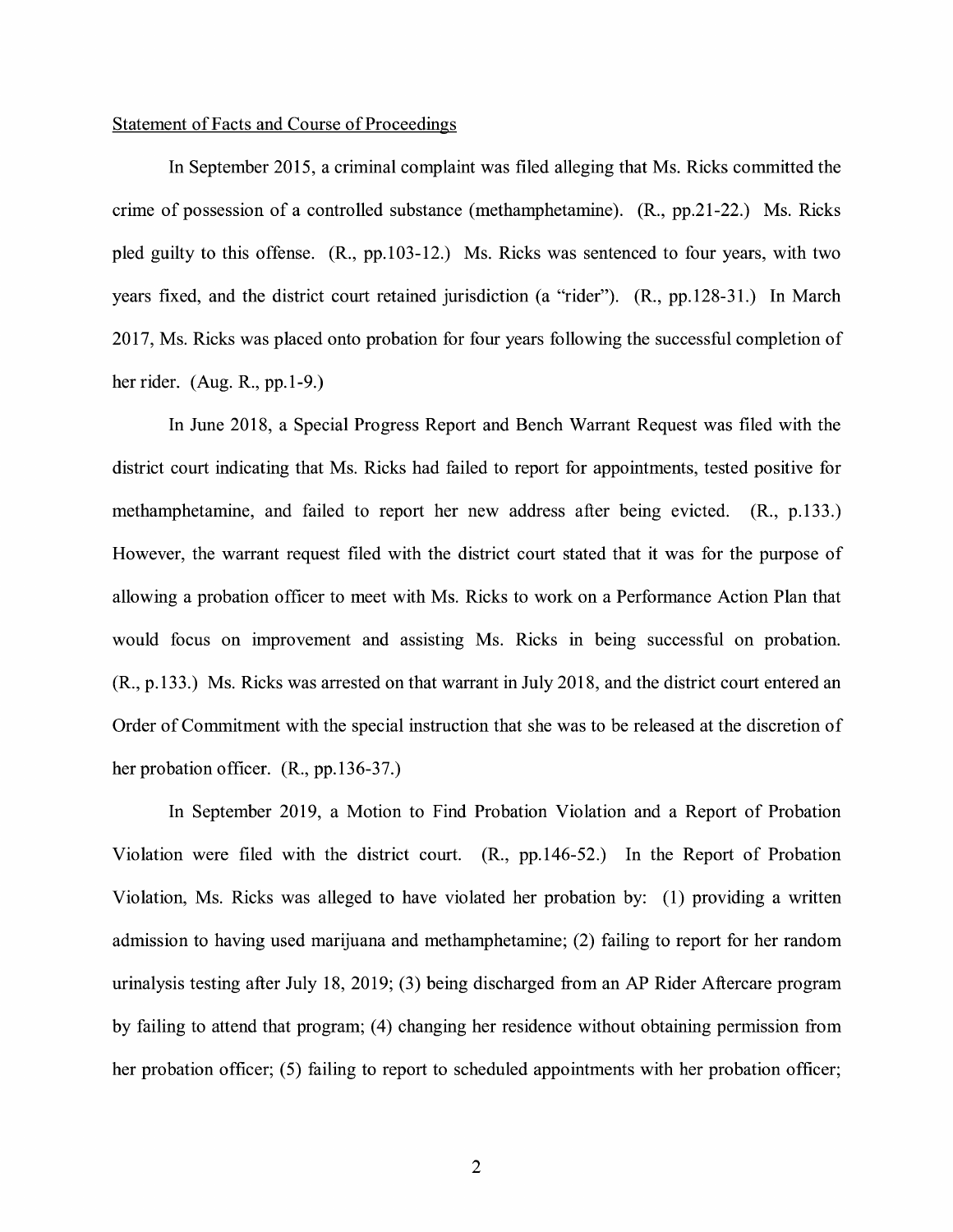and (6) living outside of the Sixth Judicial District without the permission of her probation officer. (R., pp.148-52.) Ms. Ricks subsequently entered admissions to the reported violations except for the allegation that she lived outside of the Sixth Judicial District.<sup>1</sup> (Tr. Vol. I,<sup>2</sup> p.2, L.4—p.4, L.11.) After Ms. Ricks was released from custody pending the disposition hearing, a Report of Probation Violation Addendum was filed alleging that Ms. Ricks had provided a written admission to having used marijuana and methamphetamine after her release from custody. (R., pp.171-73.) Ms. Ricks subsequently admitted to violating her probation by having used marijuana and methamphetamine after being released from custody. (Tr. Vol. I, p.18, Ls.11-17.)

At the disposition hearing, Ms. Ricks asked for the district court to revoke her probation. (Tr. Vol. I, p.20, L.21-p.21, L.6, p.23, L.20-p.24, L.2.) However, Ms. Ricks also requested that the district court reduce the fixed portion of her sentence by one year pursuant to Idaho Criminal Rule 35. (Tr. Vol. I,  $p.20$ , L.21- $p.21$ , L.15.) The State agreed with the recommendation that Ms. Ricks's probation be revoked, but asked that the district court not address the motion to reduce sentence since a written motion had not been submitted prior to the disposition hearing. (Tr. Vol. I, p.21, L.16—p.22, L.5.) The district court revoked Ms. Ricks's probation and executed her underlying sentence. (Tr. Vol. I, p.24, Ls.8-25; R., pp.180-82.) The district court did not address the motion to reduce sentence at the disposition hearing, and the district court asked Ms. Ricks's defense counsel to file a Rule 35 motion if Ms. Ricks wanted to further pursue that motion. (Tr. Vol. I, p.24, Ls.6-8.)

 $1$  The State withdrew the allegation that Ms. Ricks lived outside of the Sixth Judicial District without permission. (Tr. Vol. I, p.3, L.22 $-p.4$ , L.10.)

<sup>&</sup>lt;sup>2</sup> There are two transcripts on appeal. The first transcript, cited as "Tr. Vol. I", contains the entry of admissions hearing held on November 12, 2019, the entry of admissions hearing held on December 16, 2019, and the disposition hearing held on January 13, 2020. The second transcript, cited as "Tr. Vol. II", contains the Rule 35 hearing held on February 3, 2020.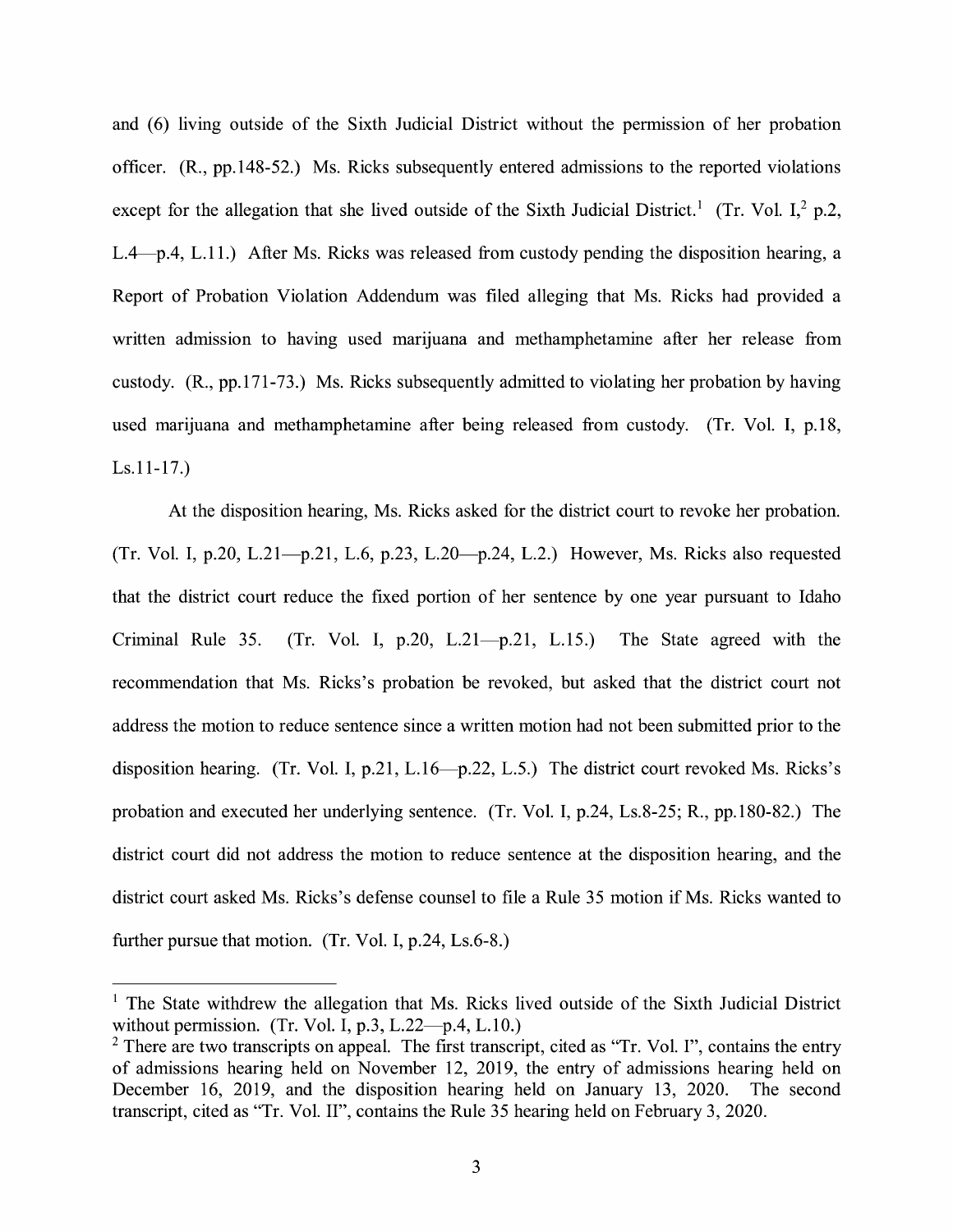A timely motion to reduce sentence pursuant to Idaho Criminal Rule 35 was filed after the disposition hearing. (R., pp.183-84.) At a hearing on the motion to reduce sentence, Ms. Ricks's defense counsel asked the district court to reduce the fixed portion of her sentence by two years. (Tr. Vol. II, p.1, Ls.22-24.) The district court denied Ms. Ricks's motion to reduce her sentence. (Tr. Vol. II, p.2, L.22—p.3, L.11; R., p.188.) Ms. Ricks filed a timely notice of appeal from the district court's orders revoking her probation and denying her motion to reduce sentence.<sup>3</sup>  $(R., pp.189-91.)$ 

#### ISSUE

Did the district court abuse its discretion when it denied Ms. Ricks's motion to reduce her sentence pursuant to Rule  $35(b)$ ?

### ARGUMENT

# The District Court Abused Its Discretion When It Denied Ms. Ricks's Rule 35 Motion To Reduce Her Sentence

"A Rule 35 motion for reduction of sentence is essentially a plea for leniency, addressed to the sound discretion of the court." *State v. Carter,* 157 Idaho 900, 903 (Ct. App. 2014) (citing *State v. Knighton,* 143 Idaho 318, 319 (2006)). "If the sentence was not excessive when pronounced, the defendant must later show that it is excessive in view of new or additional information presented with the motion for reduction." *Id.* "In conducting our review of the grant or denial of a Rule 35 motion, we consider the entire record and apply the same criteria used for determining the reasonableness of the original sentence." *Id.* 

<sup>&</sup>lt;sup>3</sup> Ms. Ricks does not challenge the district court's order revoking her probation and executing her underlying sentence on appeal.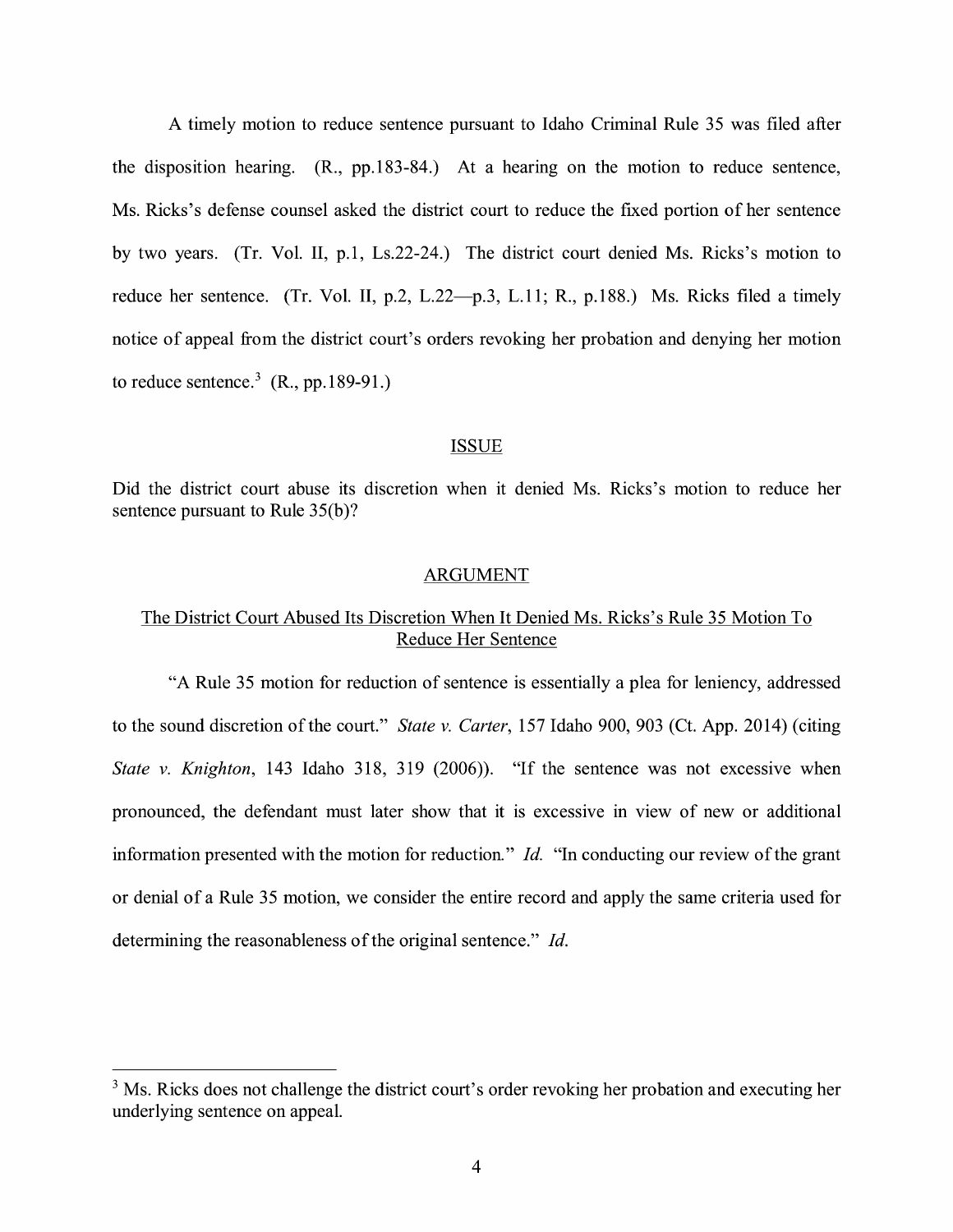"If a sentence is within the statutory limits, a motion for reduction of sentence under Rule 35 is a plea for leniency, and we review the denial of the motion for an abuse of discretion." *State v. Huffman,* 144 Idaho 201, 203 (2007).

When this Court reviews an alleged abuse of discretion by a trial court the sequence of inquiry requires consideration of *four* essentials. Whether the trial court: (1) correctly perceived the issue as one of discretion; (2) acted within the outer boundaries of its discretion; (3) acted consistently with the legal standards applicable to the specific choices available to it; and  $(4)$  reached its decision by the exercise of reason.

*Lunneborg v. My Fun Life,* 163 Idaho 856, 863 (2018). The Court "conduct[s] an independent review of the record, having regard for the nature of the offense, the character of the offender and the protection of the public interest." *State v. Burdett,* 134 Idaho 271, 276 (Ct. App. 2000). "Where an appeal is taken from an order refusing to reduce a sentence under Rule 35," the Court's scope of review "includes all information submitted at the original sentencing hearing and at the subsequent hearing held on the motion to reduce." *State v. Araiza,* 109 Idaho 188, 189 (Ct. App. 1985).

In this case, Ms. Ricks asserts the district court did not exercise reason, and therefore abused its discretion, by denying her motion to reduce her sentence. In the Presentence Investigation ("PSI") submitted prior to sentencing, Ms. Ricks disclosed the following in regard to her alcohol and controlled substance history: (1) she began drinking alcohol at the age of , she drank alcohol regularly when she was years old, and she used alcohol sometimes daily prior to her arrest; (2) she started using marijuana when she was years old, and she was a daily marijuana user for years; and (3) she had been using methamphetamine "off and on" for nineteen years.  $(PSI<sup>4</sup><sub>1</sub>pp.15-16.)$  In the Global Appraisal of Individual Needs

<sup>4</sup>Citations to the **"PSI"** refer to the 92-page electronic document included with the confidential materials, titled "Appeal-Confidential Documents PSI Volume 1."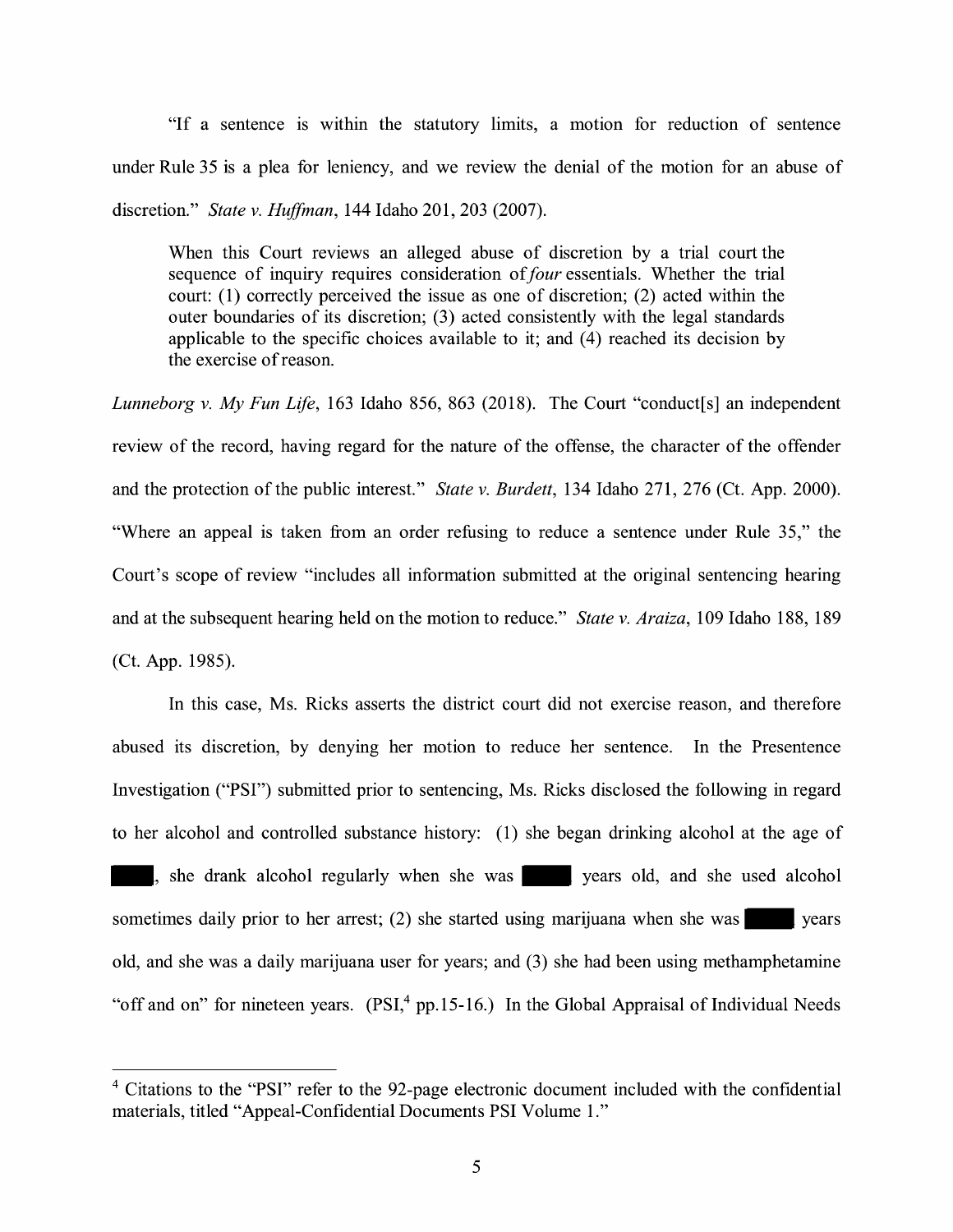("GAIN") assessment prepared prior to sentencing, Ms. Ricks self-reported symptoms sufficient to the meet the criteria for alcohol dependence with physiological symptoms and amphetamine dependence with physiological symptoms. (PSI, pp.27-29.) Ms. Ricks also disclosed that she had been diagnosed with an anxiety disorder, major depressive disorder, and bipolar disorder. **(PSI,** pp.14-15.)

Ms. Ricks completed an inpatient treatment program in 2019 prior to her arrest for the probation violations. (Tr. Vol. I, p.4, Ls.14-19, p.22, Ls.11-24.) Ms. Ricks began to struggle, and ultimately violated her probation, after Medicaid would not provide funding for her aftercare classes. (Tr. Vol. I, p.4, L.20—p.5, L.3.) After being arrested on the probation violation filed in September 2019, Ms. Ricks voluntarily enrolled in and successfully completed the inpatient portion of the Bannock County Sheriff's Help And Recovery Environment ("SHARE") program. (Exh., 5 p.2; Tr. Vol. I, p.5, L.12-p.6, L.19, p.8, L.16-p.9, L.1.) Ms. Ricks also completed a written recovery plan prior to disposition, which explained how she would address her needs upon her release from custody. (Exh., pp.4-7.) Ms. Ricks applied for the Crossroads program through the Idaho Department of Corrections, which would have provided a more intense level of supervision to assist Ms. Ricks if she was released back onto probation. (Tr., p.12, L.12p.14, L.23.) Unfortunately, Ms. Ricks was not accepted into the Crossroads program. (R., p.170; Exh., p.8.)

In the Report of Probation Violation Addendum and subsequent Progress Report, Ms. Ricks's probation officer recommended that Ms. Ricks be released back onto probation and that she enter the Life in Recovery program through Consumer Care. (R., pp.171-73, 177.) Ms. Ricks's probation officer indicated that the probation office had secured a space in that

<sup>&</sup>lt;sup>5</sup> Citations to "Exh." refer to the 10-page electronic document titled "Appeal Exhibits Volume 1 -Letters."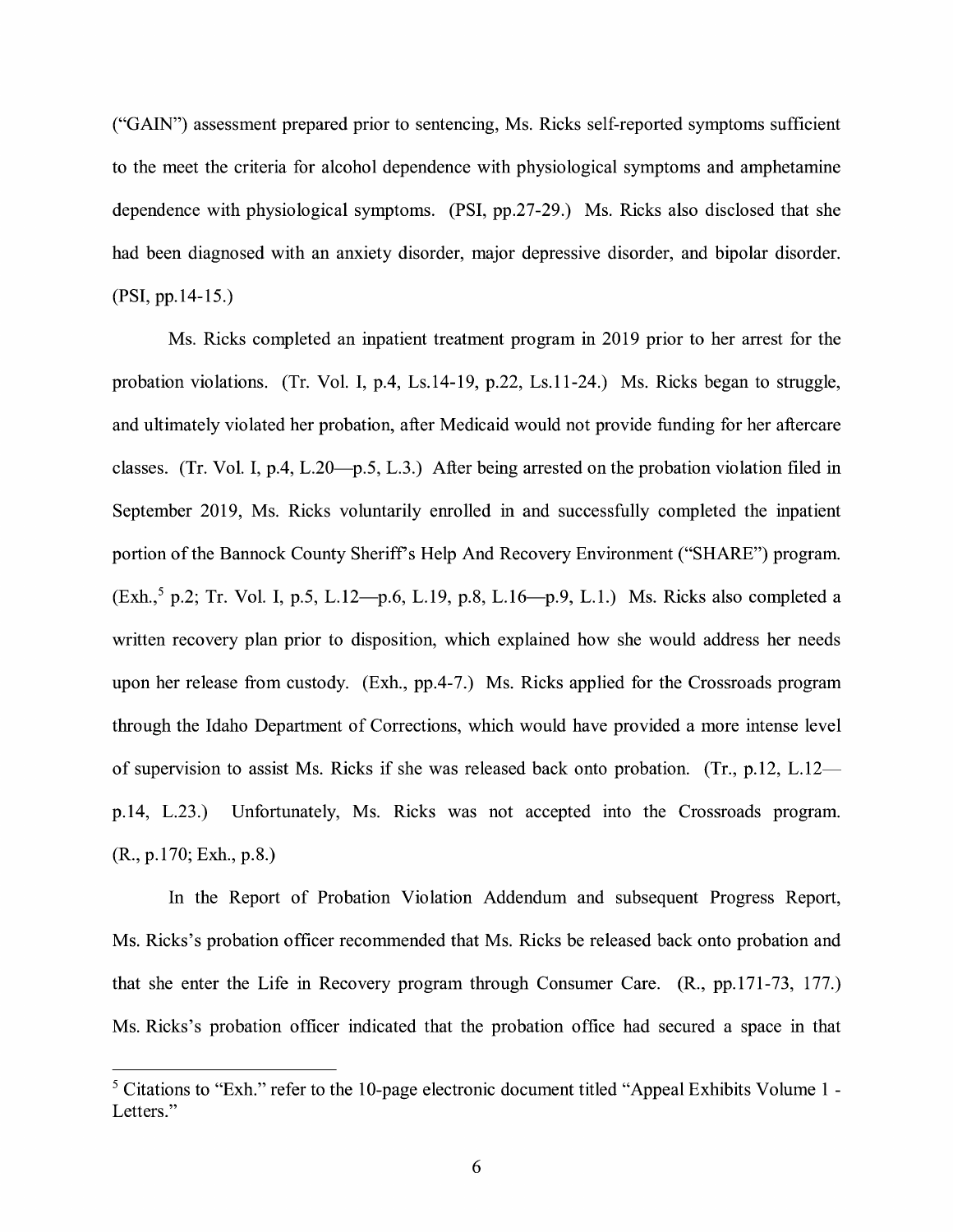program for Ms. Ricks if she was successfully admitted. (R., p.177.) Ms. Ricks had also applied to problem-solving courts prior to her disposition, but none of those programs met with her. (Tr., p.23, Ls.16-19.)

At the Rule 35 hearing, Ms. Ricks's defense counsel noted that Ms. Ricks's attitude had "changed dramatically from when she began to where she is now, and I think it's a positive change." (Tr. Vol. II, p.2, Ls.4-6.) Ms. Ricks's defense counsel indicated that Ms. Ricks had overcome her frustrations with the legal system and past denial of her drug addiction. (Tr. Vol. II, p.2, Ls.6-10.) According to defense counsel, Ms. Ricks had recognized her addiction issues and was actively trying to address those issues. (Tr. Vol. II, p.2, Ls.6-10.)

In sum, Ms. Ricks maintains the district court did not exercise reason in denying her motion to reduce her sentence. Proper consideration of the information presented supported a sentence reduction.

#### **CONCLUSION**

Ms. Ricks respectfully requests that this Court reduce her sentence or remand this case to the district court as it deems appropriate.

DATED this 2<sup>nd</sup> day of October, 2020.

/s/ Jacob L. Westerfield JACOB L. WESTERFIELD Deputy State Appellate Public Defender